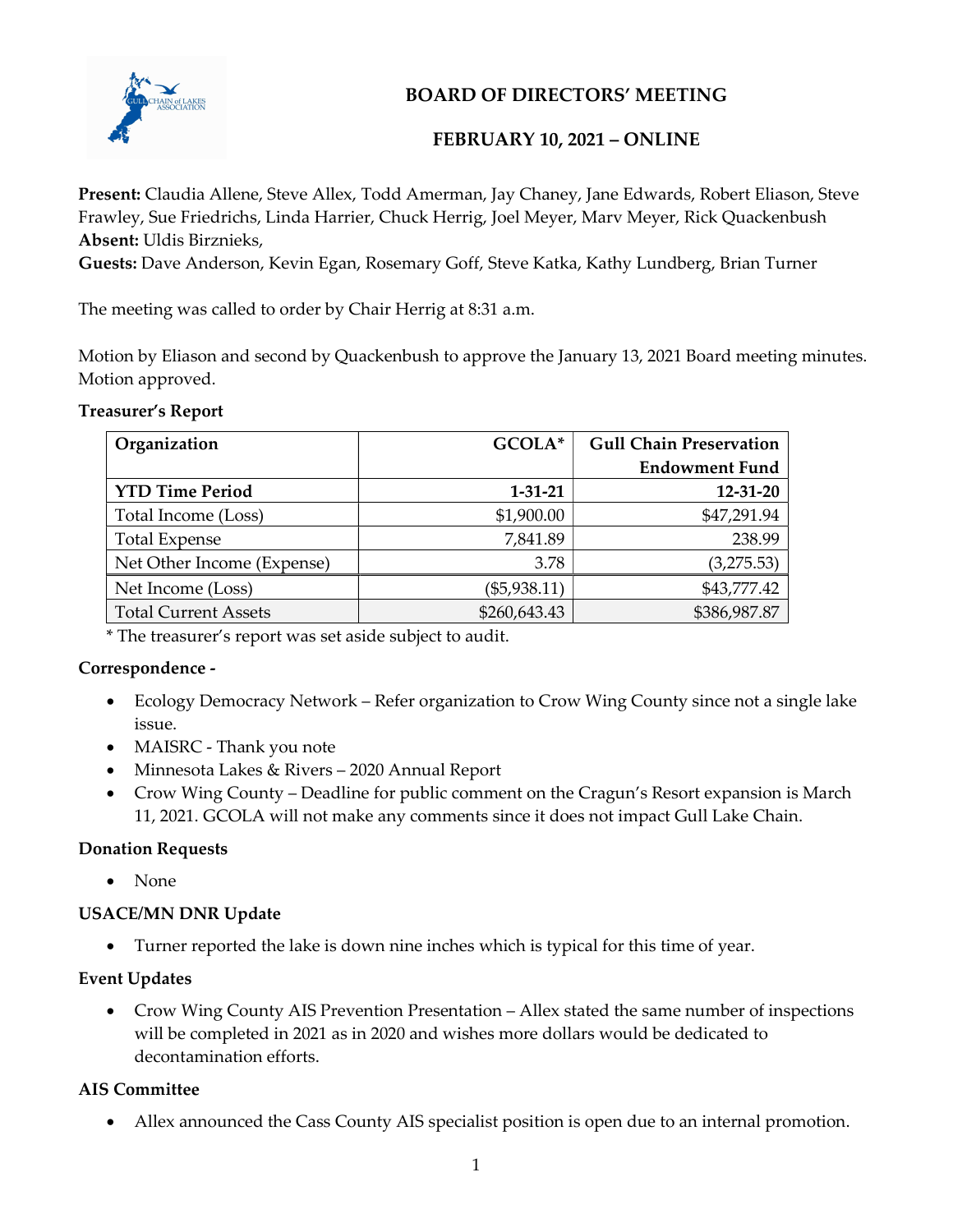

## BOARD OF DIRECTORS' MEETING

## FEBRUARY 10, 2021 – ONLINE

#### Communications Committee

 Harrier asked Board members to submit their summer newsletter articles by May 1. Lundberg indicated that Lakes Printing is working on the spring newsletter layout.

#### Environmental Committee

• No report

## Finance & Audit Committee

 M. Meyer reported the Gull Chain Preservation Endowment Fund has received an increase in donations due to the recent mailing.

## Fisheries Committee

 Herrig reviewed the results of the Brainerd Jaycees Ice Fishing Extravaganza with 4700 virtual participants.

## Gala Committee

- Edwards stated there are 12 volunteers for the committee with a mix of new and old members and four board members. Currently Grand View can host 120 people, but this may change as Minnesota COVID guidelines are adjusted. Breakeven for the food and entertainment is 218 participants so the fundraising occurs through the silent auction, raffle tickets and sponsorships. The team is exploring more ways to promote the silent auction e.g., Brainerd Dispatch. Due to COVID, overseas travel is not as attractive so recommending additional raffle items e.g., electric bikes, deck/patio furniture. Please send raffle ideas to Harrier. Goal is to rollout raffle on May 1.
- Herrig hosted a discussion about the annual meeting. Consensus is to keep it separate from the Gala, use a virtual format with more publication and survey members to find out what they would like included on the agenda.

## Government Relations Committee

 Frawley reported on a presentation hosted by Senator Carrie Ruud including Sarah Strommen, DNR Commissioner; the Environmental Quality Board and the Minnesota Pollution Control Agency's Get the Lead Out program. The summer newsletter will include material from Get the Lead Out. From the MLR Lake Association Legislative Roundtable it appears the Minnesota legislative focus on COVID issues will make it harder to get other legislation passed including funding for MAISRC and enhanced wakes. The Government Relations committee does not recommend donating to the USACE Corps Foundation due to the national scope. They will monitor the Corps Foundation activities in case an effort has a local impact.

## Membership Committee

• No report.

## Recreation and Safety

Chaney is coordinating with the Sheriff on the boat safety classes this year.